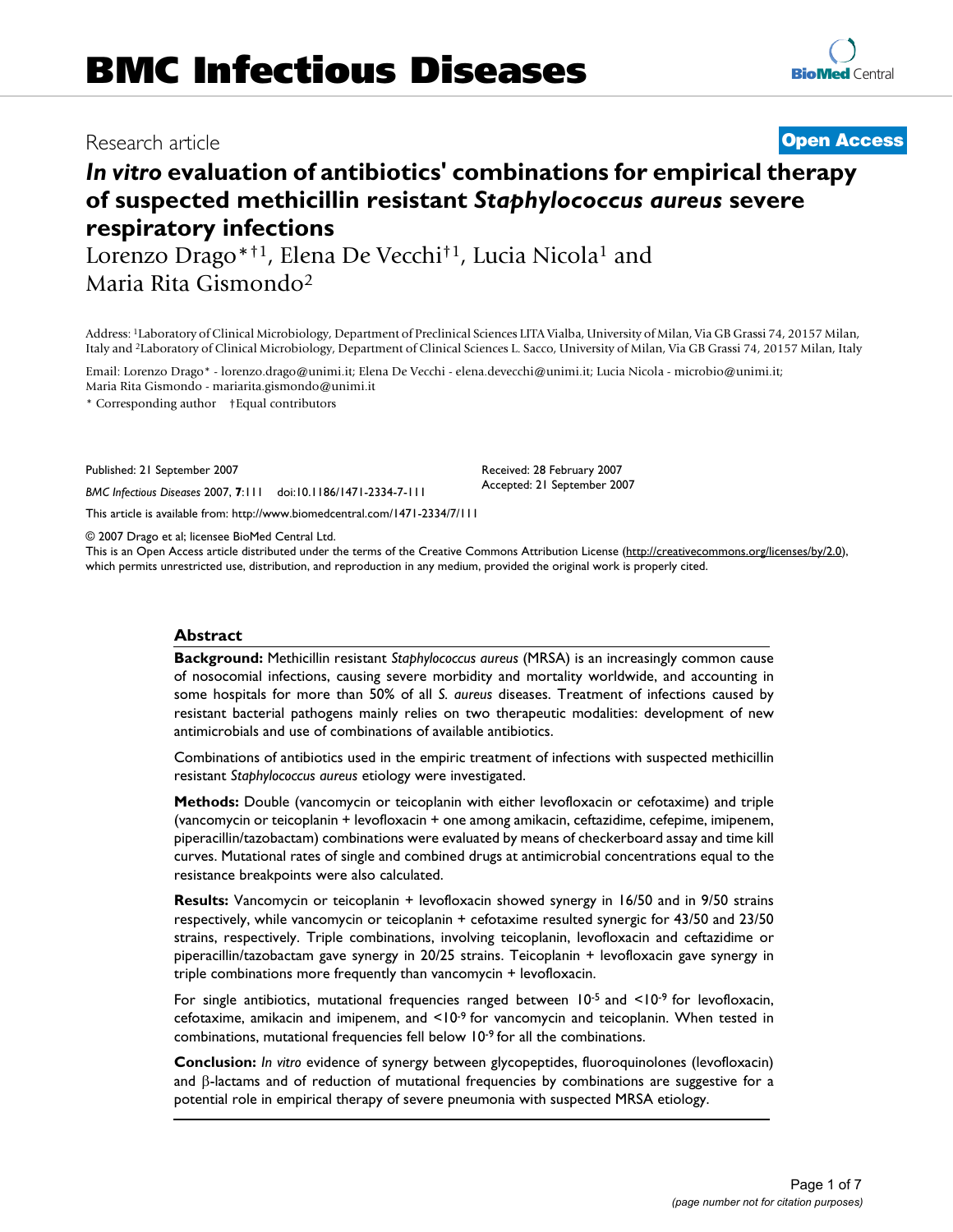# **Background**

Prevalence of bacterial pathogens resistant to the available antibiotics has been increasing over the past several decades. This feature represents a major challenge for developing innovative therapeutic modalities, particularly for treatment of Gram-positive infections. Among these, methicillin resistant *Staphylococcus aureus* (MRSA) is an increasing common cause of nosocomial infections, causing severe morbidity and mortality worldwide, and accounting in some hospitals for more than 50% of all *S. aureus* diseases [1-4]. Methicillin resistance was firstly identified in 1961 among nosocomial isolates of *S. aureus* and, till the last 10 years, was mainly restricted to the nosocomial setting [5]. However in the past decade new strains of MRSA in the community have been increasingly isolated reaching even 30% in some areas [6,7]. Of particular concern is that methicillin resistance, particularly in nosocomial strains, is often associated with resistance to other antibiotics such as macrolides and fluoroquinolones, so that glycopeptides and the oxazolidinones constitute the only available therapeutic options, once an MRSA infection has been diagnosed.

In the last years new antimicrobials specifically targeted against Gram-positive or MRSA strains have been launched, but strains with decreased susceptibility to these antibiotics have been increasingly isolated and, unfortunately, development of new antimicrobial agents in the next future seems to be declining [8-10]. On the other hand, antimicrobial combination therapy should be useful in improving efficacy, providing broad-spectrum coverage and preventing the emergence of resistant mutants [11]. Moreover, combination therapy is argued when empirical treatment of severe infections is needed, such as in severe pneumonia. As an etiological diagnosis with susceptibility results is almost never available to assist in the selection of the prompt therapy, the initial approach to treatment is largely empirical and is ordinarily guided by consensus guidelines. Moreover, early administration of appropriate empirical therapy for severe pneumonia has been demonstrated to significantly improve survival [12]. For this reason, antimicrobial therapy should cover both Gram-positive and Gram-negative bacteria, until obtainment of laboratory results. Guidelines from the American Thoracic Society suggest to add an anti-MRSA agent for treatment of pneumonia when MRSA is suspected, so that double or triple antimicrobial combinations are often used [13].

Despite their wide use, antimicrobial activity of antibiotics' combinations, particularly when more than two drugs are associated, is only rarely assessed in *in vitro* assays.

This study has been addressed to rate the interaction between glycopeptides (vancomycin and teicoplanin) and a β-lactam (cefotaxime) or a fluoroquinolone (levofloxacin) and among glycopeptides, a fluoroquinolone (levofloxacin) and either an aminoglycoside (amikacin) or a β-lactam (cefepime, ceftazidime, imipenem, piperacillin/tazobactam), which are suggested for empirical combinations in the hospital setting when a MRSA etiology is suspected [13]. Moreover, frequency of spontaneous mutations for single and combined antibiotics were also evaluated.

# **Methods**

# *Microorganisms*

Fifty MRSA clinical strains were isolated from low respiratory tract infections in patients hospitalized at L. Sacco Teaching Hospital of Milan, Italy. Isolates were identified using conventional automated methodologies (Vitek 2, BioMerieux, Marcy L'Etoile, France). Methicillin resistance was confirmed by oxacillin disk test in accordance with CLSI (formerly NCCLS) and Nitrocefin test [14,15]. Only one isolate for patient was considered in order to avoid duplicates. All isolates were stored in brain-heart infusion broth containing 10% (w/v) glycerol at -80°C until use.

# *Antibiotics*

Levofloxacin (LVX), cefotaxime (CTX), teicoplanin (TEC) (Sanofi-Aventis), amikacin (AMK), vancomycin (VA) (Sigma Aldrich), cefepime (FEP) (Bristol Myers Squibb), ceftazidime (CAZ) (Glaxo Smith Kline), imipenem (IPM) (Merck Sharp & Dohme) and piperacillin/tazobactam (TZP) (Wyeth Lederle) as powder of stated potency, were used to prepare stock solutions at concentrations of 5120 mg/L as suggested by CLSI [14,15].

# *Determination of MIC*

Determination of MIC was performed by means of microdilution broth method (microwell method) in accordance to CLSI [14,15]. *S. aureus* ATCC 29213 was used as quality control.

# *Evaluation of synergy*

Double combinations comprised a glycopeptide (VA or TEC) with either LVX or CTX. Triple combinations were composed by glycopeptide (VA or TEC), fluoroquinolone (LVX) plus either an aminoglycoside (AMK) or a β-lactam (FEP, CAZ, IPM, TZP).

# *Checkerboard*

MICs of each antibiotic alone or in combination were determined by broth microdilution technique in accordance to CLSI standards by using cation adjusted Mueller-Hinton broth as modified for a broth microdilution checkerboard procedure [14-16]. For the double combinations a two-dimensional checkerboard with twofold dilutions of each drug was used for the study. The triple combinations were tested by a three-dimensional checker-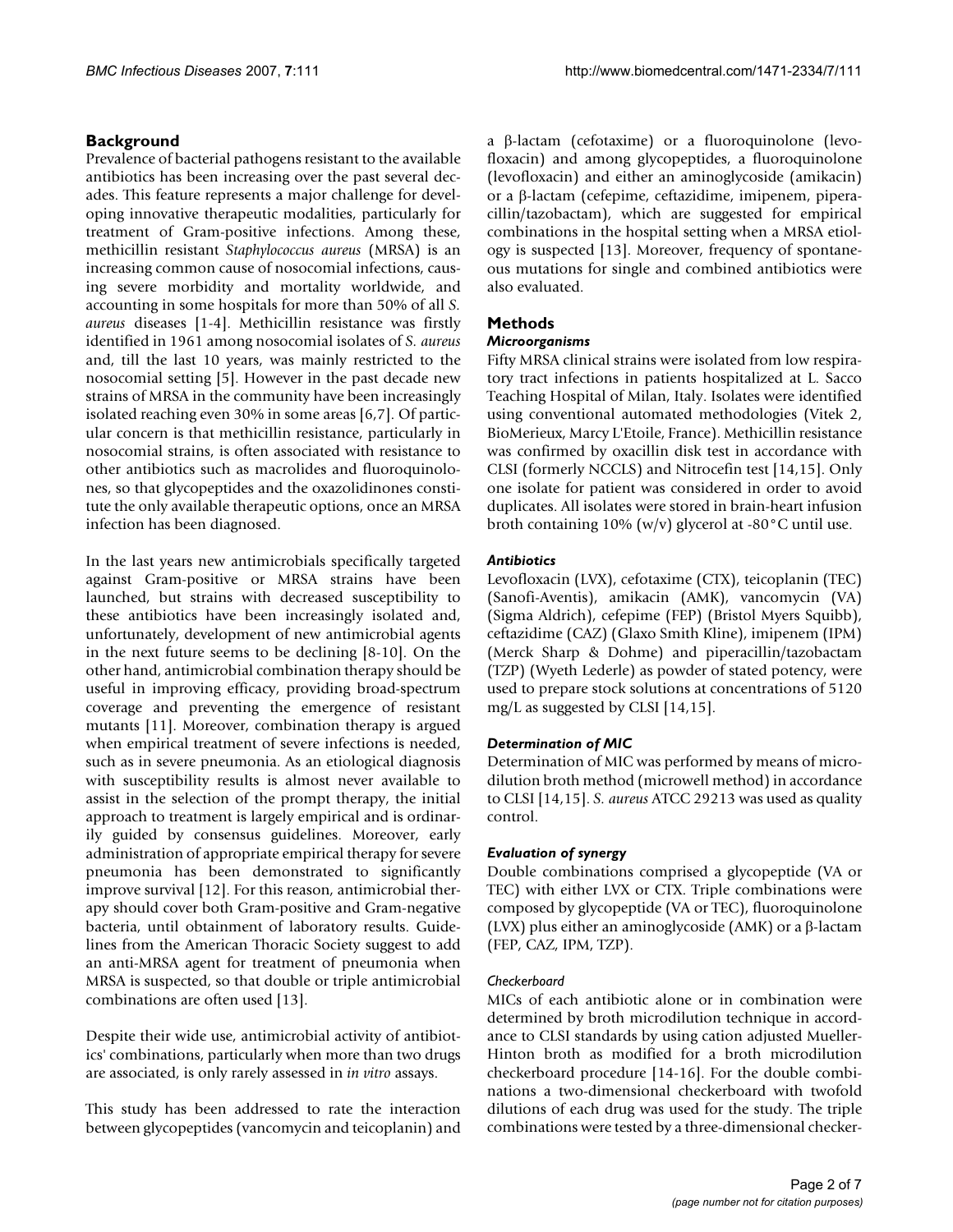board technique in the following manner. A checkerboard with twofold dilutions of LVX and either VA or TEC was set up as described above for the double combinations. The third component of the combination was added at a single concentration per plate. Growth control wells containing medium were included in each plate. Each test was performed in duplicate. For the first clear well in each row of the microtiter plate containing all antimicrobial agents, the fractional inhibitory concentration (FIC) was calculated as follows: FIC of drug A (FIC<sub>A</sub>) = MIC of drug A in combination/MIC of drug A alone, FIC of drug B (FIC $_B$ ) = MIC of drug B in combination/MIC of drug B alone, FIC of drug C (FIC<sub>C</sub>) = MIC of drug C in combination/MIC of drug C alone [17]. FIC Index (FICi), calculated as the sum of each FIC, was interpreted as follows: FICi  $\leq 0.5$  = synergy, FICi  $> 4.0$  = antagonism and FICi  $> 0.5-4$  = no interaction [18].

Double combinations were tested on 50 MRSA strains, triple combinations on 25 MRSA strains.

#### *Time-kill curves*

Time kill curve were performed on five randomly selected MRSA strains, among those showing the lowest MICs. Time-kill assays were performed in Mueller Hinton broth inoculated with each isolate to a final concentrations of  $1-5 \times 10^5$  cfu/mL.

Antibiotics were tested alone and in double combinations at concentrations equal to  $1 \times$  MIC,  $1/2 \times$  MIC,  $1/4 \times$  MIC or in triple combinations at concentrations of  $1 \times$  MIC,  $1/$ 2 × MIC,  $1/4$  × MIC and  $1/8$  × MIC. After 0, 2, 6, 12 and 24 hours of incubation, aliquots of bacterial culture were serially diluted and plated on to Mueller Hinton agar for colony counts.

Synergy was defined as a 2  $log_{10}$  decrease in colony counts, when antibacterial activity of combinations was compared with that of the most active single agent. Indifference was defined as <2  $log_{10}$  increase in colony count at 24 h by the combination compared by the most active single agent. Antagonism was defined as a  $\geq 2 \log_{10}$  increase in colony count at 24 h by the combination compared with that by the most active single agent alone [17].

#### *Mutational frequency*

The frequency of spontaneous single-step mutations was determined on 10 strains of MRSA by spreading 0.1 mL from a bacterial suspension of about 1010 CFU/mL on antibiotic free agar plates (after proper dilution) and on antibiotic containing agar plates (undiluted inoculum) [19]. CLSI resistance breakpoints were used to define antibiotic concentrations in each plate [15]. Colonies grown after 48 h of incubation at 37°C were counted. Frequency of mutation was calculated as the number of colonies grown on antibiotic containing plates per inoculum. Only antibiotics active against the chosen strains were tested alone.

# **Results**

# *MIC*

Microbial susceptibilities to the tested antibiotics are shown in Table 1. All the strains were resistant to cefotaxime, and most of them were resistant also to levofloxacin, while they were all susceptible to vancomycin and teicoplanin. Three strains were found resistant to amikacin, while no appreciable activity against MRSA was observed for ceftazidime, cefepime, imipenem and piperacillin/ tazobactam.

|            | Number of strains having MIC (µg/ml) equal to: |      |                |                |                |                |                |           |                         |                  |                |        |       |      |       |
|------------|------------------------------------------------|------|----------------|----------------|----------------|----------------|----------------|-----------|-------------------------|------------------|----------------|--------|-------|------|-------|
|            | 2048                                           | 1024 | 512            | 256            | 128            | 64             | 32             | 16        | $\overline{\mathbf{8}}$ | $\boldsymbol{4}$ | $\mathbf 2$    |        | 0.5   | 0.25 | 0.125 |
| <b>LVX</b> |                                                |      |                |                |                |                | 3<br>$(1)^*$   | 5.<br>(2) | 35<br>(17)              | 3(3)             |                | 4(2)   |       |      |       |
| <b>CTX</b> | 34                                             | 3    | 5              | $\overline{2}$ | $\overline{2}$ | $\overline{2}$ | $\overline{2}$ |           |                         |                  |                |        |       |      |       |
| <b>VA</b>  |                                                |      |                |                |                |                |                |           |                         | 3(1)             | 9(3)           | 20(13) | 18(8) |      |       |
| <b>TEC</b> |                                                |      |                |                |                |                |                |           |                         | 2(1)             | 3(1)           | 23(12) | 12(5) | 6(3) | 4(3)  |
| <b>AMK</b> |                                                |      |                |                | $\overline{2}$ |                | $\overline{2}$ | 3         | 10                      | 6                |                |        |       |      |       |
| <b>CAZ</b> |                                                | 7    | 13             | $\overline{2}$ | 3              |                |                |           |                         |                  |                |        |       |      |       |
| <b>FEP</b> |                                                | 15   | $\overline{4}$ |                | $\mathbf{2}$   | $\overline{4}$ |                |           |                         |                  |                |        |       |      |       |
| <b>IPM</b> |                                                |      | 5              | 13             | 3              | $\overline{2}$ |                |           |                         |                  | $\overline{2}$ |        |       |      |       |
| <b>TZP</b> |                                                |      | 3              | 4              | $\overline{2}$ | $\overline{2}$ | $\overline{2}$ |           |                         |                  |                |        |       |      |       |

**Table 1: Antimicrobial activity of antibiotics tested in the study on clinical MRSA strains**

\*: Data in parenthesis refer to strains used in triple combinations; LVX: levofloxacin; CTX: cefotaxime; VA: vancomycin; TEC: teicoplanin; AMK: amikacin; CAZ: ceftazidime; FEP: cefepime; IPM imipenem; TZP: piperacillin/tazobactam.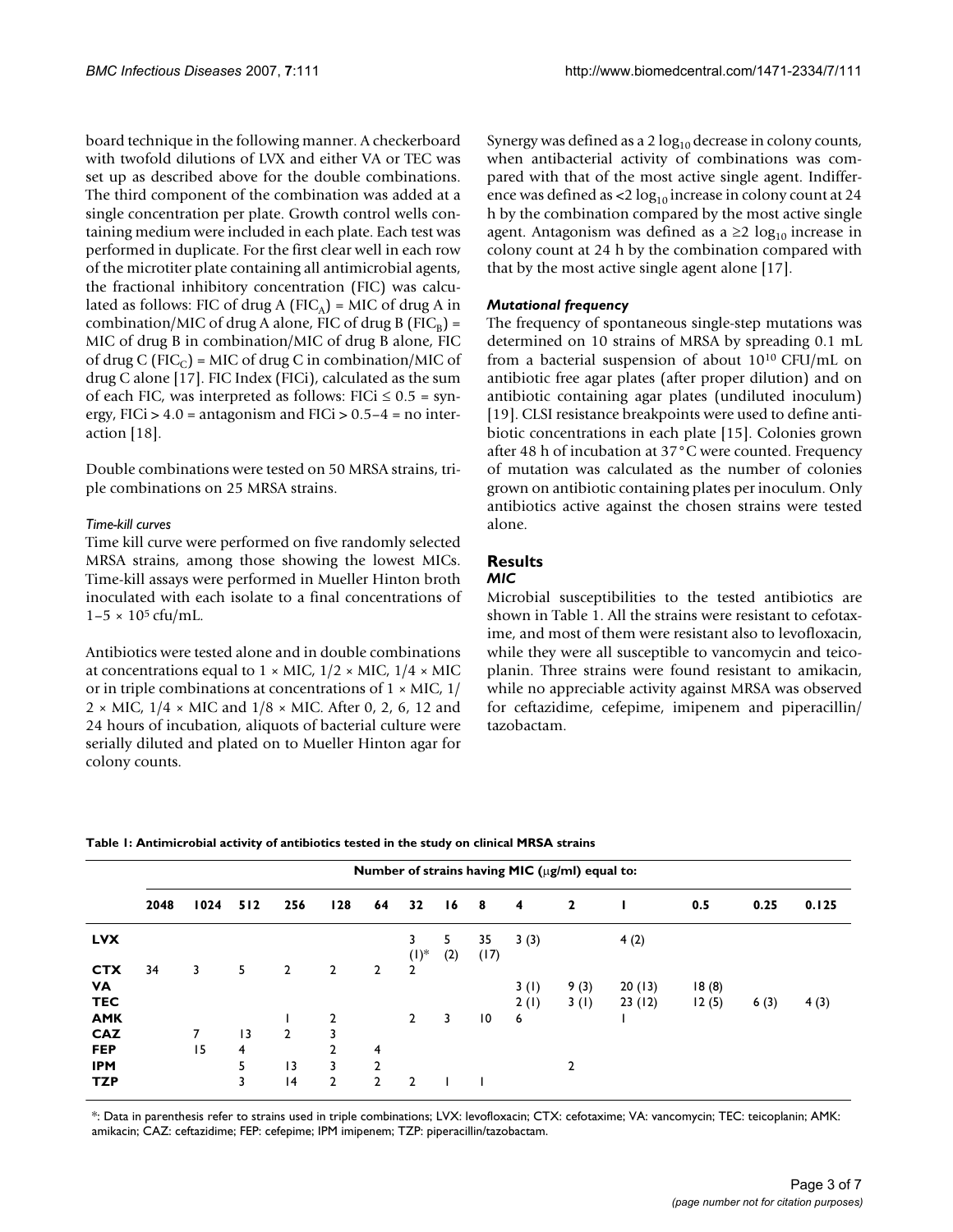### *Evaluation of synergy*

#### *Checkerboard*

As shown in Table 2, all combinations showed synergy or no interaction, while no antagonism was found in the checkerboard assays. In particular, among double combinations CTX + TEC gave the highest rate of synergy (43/ 50), followed by CTX + VA (23/50), LVX+ VA (16/50) and  $Lvx + TEC (9/50)$ .

Triple combinations of levofloxacin resulting synergic on the highest number of strains involved TEC with either CAZ or TZP (20/25 strains), while combinations with TEC and either AMK or FEP or IPM yielded synergy in 10/25 strains. Among the combinations of LVX with VA, the highest rate of synergy was observed in those with CAZ (15/25), followed by combinations with FEP (10/25) and with AMK or IMP or TZP which resulted synergic in a small portion of the tested MRSA strains (5/25).

## *Time-kill curves*

In double combinations, synergy occurred earlier with combinations involving TEC/VA and CTX. As shown in table 3,  $TEC/VA + CTX$  showed synergy in all the tested strains after 12 h, while the same result was obtained with LVX combinations after 24 h.

Triple combinations of TEC with LVX generally showed an overall high degree of synergy if compared with combinations with VA. Combinations of TEC with LVX and βlactams gave synergy against at least 1 out of the 5 strains tested after 12 h, while at the same time LVX + VA showed synergy only with IPM and TZP. After 24 h, combinations with TEC showed synergy for 3/5 strains when the third antibiotic was a β-lactam and for  $4/5$  strains when com-

**Table 2: Interaction as determined by means of checkerboard assay**

bined with AMK. At the same time, combinations with VA were synergic for 2/5 strains with CAZ and TZP and for 3/ 5 strains when LVX and VA were combined with AMK, FEP and IPM.

No antagonistic effects were observed with all the tested combinations, while indifference was found for the all the other strains.

# *Mutational frequency*

For single antibiotics, mutational frequencies at breakpoint antibiotic concentrations ranged between 10-5 and <10-9 for LVX, CTX, AMK and IMI, and were <10-9 for VA and TP, while they were not determined for CAZ, CPM and PTZ since none of the tested strains was susceptible to these drugs (Tables 4 and 5). When tested in double and triple combinations, mutational frequencies fell below 10-9 for all the tested antibiotics.

# **Discussion**

Antimicrobial combination therapy may be used to extend spectrum coverage, prevent the emergence of resistant mutants and gain synergy between antimicrobials [11]. Combination therapy is often recommended for empirical treatment of bacterial infections in intensive care units, where monotherapy is not likely to cover all potential pathogens, and the emergence of resistance is a potential threat [20]. In the last years, development of new antimicrobials targeted to treatment of MRSA infections, such as linezolid, has led to assess antibacterial activity of such drugs in combination with several antibacterials, particularly β-lactams [21-24]. Also combination of vancomycin with aminoglycoside or β-lactams has been widely investigated, generally reporting synergy with

| Combination                | Nr of MRSA strains (%) for which combinations gave |                |            |  |  |  |
|----------------------------|----------------------------------------------------|----------------|------------|--|--|--|
|                            | <b>Synergy</b>                                     | No interaction | Antagonism |  |  |  |
| $LVX + VA$ (n = 50)        | 16(32)                                             | 34 (68)        |            |  |  |  |
| $LVX + TEC (n = 50)$       | 9(18)                                              | 41 (82)        |            |  |  |  |
| $CTX + VA$ (n = 50)        | 23(46)                                             | 27(54)         |            |  |  |  |
| $CTX + TEC (n = 50)$       | 43 (86)                                            | 7(14)          |            |  |  |  |
| $LVX + VA + AMK (n = 25)$  | 5(20)                                              | 20(80)         |            |  |  |  |
| $LVX + TEC + AMK (n = 25)$ | 10(40)                                             | 15(60)         |            |  |  |  |
| $LVX + VA + CAZ (n = 25)$  | 15(60)                                             | 10(40)         |            |  |  |  |
| $LVX + TEC + CAZ (n = 25)$ | 20(80)                                             | 5(20)          |            |  |  |  |
| $LVX + VA + FEP (n = 25)$  | 10(40)                                             | 15(60)         |            |  |  |  |
| $LVX + TEC + FEP (n = 25)$ | 10(40)                                             | 15(60)         |            |  |  |  |
| $LVX + VA + IPM (n = 25)$  | 5(20)                                              | 20(80)         |            |  |  |  |
| $LVX + TEC + IPM (n = 25)$ | 10(40)                                             | 15(60)         |            |  |  |  |
| $LVX + VA + TZP (n = 25)$  | 5(20)                                              | 20(80)         |            |  |  |  |
| $LVX + TEC + TZP (n = 25)$ | 20(80)                                             | 5(20)          |            |  |  |  |

LVX: levofloxacin; VA: vancomycin; TEC: teicoplanin; CTX: cefotaxime; AMK: amikacin; CAZ: ceftazidime; FEP: cefepime; IPM: imipenem; TZP: piperacillin/tazobactam.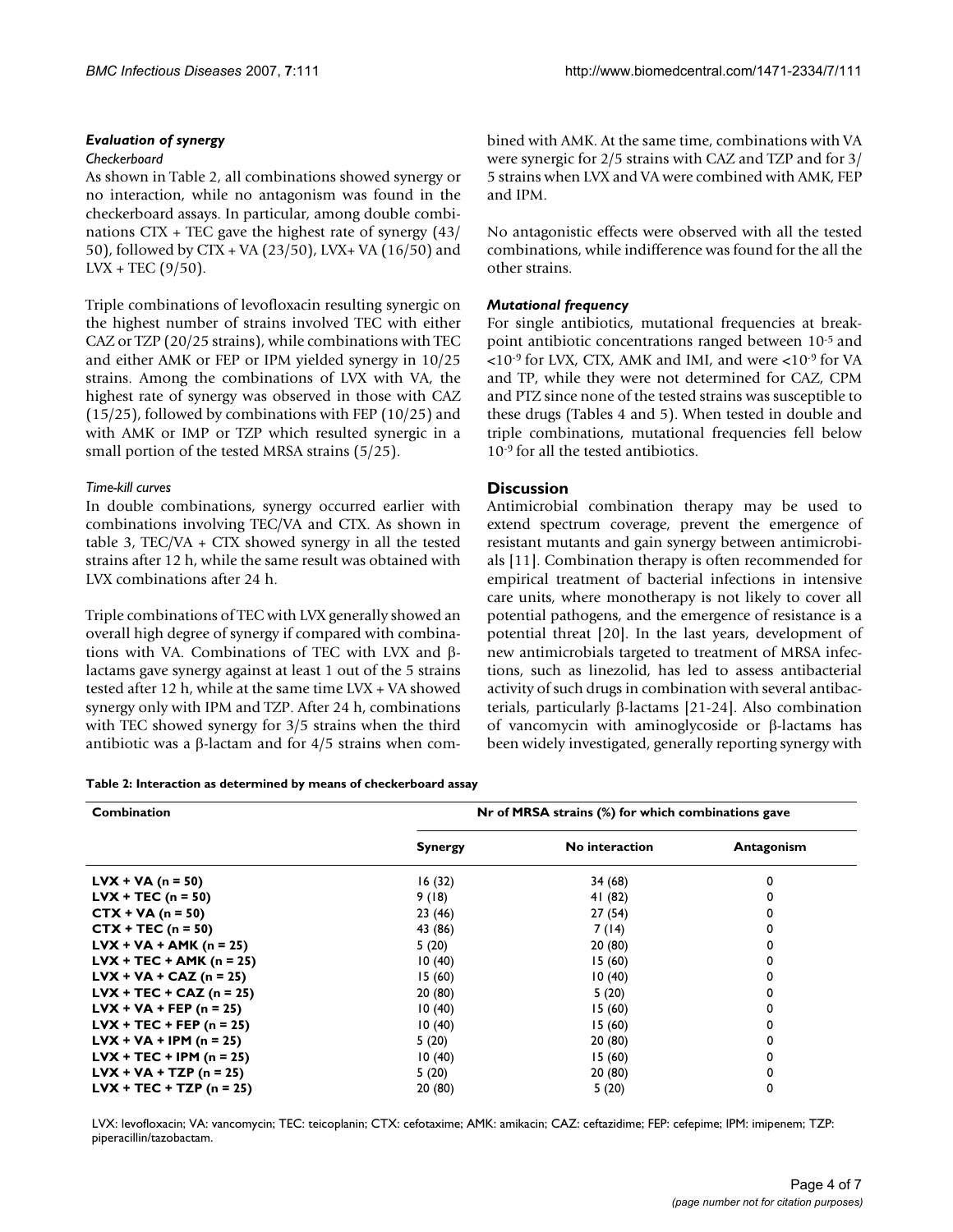| Table 3: Evaluation of synergy: time killing curves on 5 MRSA |  |
|---------------------------------------------------------------|--|
| strains                                                       |  |

| Combination       | Nr of strains showing<br>synergy/indifference at: |     |      |      |  |  |
|-------------------|---------------------------------------------------|-----|------|------|--|--|
|                   | 2 h                                               | 6 h | 12 h | 24 h |  |  |
| LVX + VA          | 0/5                                               | 0/5 | 2/3  | 5    |  |  |
| <b>LVX + TEC</b>  | 0/5                                               | 0/5 | 3/2  | 5/0  |  |  |
| CTX + VA          | 0/5                                               | 1/4 | 5/0  | 5/0  |  |  |
| CTX + TEC         | 0/5                                               | 0/5 | 5/0  | 5/0  |  |  |
| LVX + VA + AMK    | 0/5                                               | 0/5 | 0/5  | 3/2  |  |  |
| $LVX + TEC + AMK$ | 0/5                                               | 0/5 | 0/5  | 4/1  |  |  |
| $LVX + VA + CAZ$  | 0/5                                               | 0/5 | 0/5  | 2/3  |  |  |
| LVX + TEC + CAZ   | 0/5                                               | 1/4 | 2/3  | 3/2  |  |  |
| $LVX + VA + FEP$  | 0/5                                               | 0/5 | 0/5  | 3/2  |  |  |
| $LVX + TEC + FEP$ | 0/5                                               | 0/5 | 1/4  | 3/2  |  |  |
| LVX + VA + IPM    | 0/5                                               | 0/5 | 1/4  | 3/2  |  |  |
| $LVX + TEC + IPM$ | 0/5                                               | 1/4 | 2/3  | 3/2  |  |  |
| $LVX + VA + TZP$  | 0/5                                               | 0/5 | 2/3  | 2/3  |  |  |
| $LVX + TEC + TZP$ | 0/5                                               | 0/5 | 3/2  | 3/2  |  |  |

LVX: levofloxacin; VA: vancomycin; TEC: teicoplanin; CTX: cefotaxime; AMK: amikacin; CAZ: ceftazidime; FEP: cefepime; IPM: imipenem; TZP: piperacillin/tazobactam.

β-lactams while no interactions of even antagonism were observed with aminoglycosides [25-28]. Activity of combinations containing teicoplanin against *S. aureus* has been less investigated [[27](#page-6-0),28]. The present study has compared antimicrobial combinations containing teicoplanin or vancomycin for their antibacterial activity and ability to select for mutants able to grow in their presence in nosocomial MRSA. To our knowledge this is the first study evaluating the efficacy of triple combinations of a glycopeptide, a β-lactam and a fluoroquinolone against MRSA strains. Triple combinations with vancomycin have been recently indicated by American Thoracic Society and Infectious Diseases Society of America for initial empiric therapy for hospital acquired pneumonia, ventilator associated pneumonia and healthcare associated pneumonia in patients with potential MRSA etiology [13]. These guidelines suggest the use of vancomycin or, as alternative, of linezolid, combined with one among antipseudomonal cephalosporins or carbapenems or β-lactam/βlactamase inhibitor (i.e. piperacillin-tazobactam) and an antipseudomonal fluoroquinolone or an aminoglycoside. Teicoplanin is not included, since it has not been approved in the United States, however, in all countries where it has been approved, teicoplanin represents an alternative to vancomycin [13]. In this study, data from the checkerboard assay indicates that teicoplanin with cefotaxime showed the highest rate of synergy among the tested combinations, followed by those with levofloxacin and ceftazidime or piperacillin/tazobactam. Ability of βlactams in triple combinations to yield synergy was quite different for the various molecules, ranging from 20 to 80%.

Killing curves confirmed superior activity of teicoplanin plus cefotaxime, while smoothed differences among βlactams. Since in *in vitro* experiments glycopeptides are slowly bactericidal, it may be hypothesized that their antistaphylococcal bactericidal activity could be increased by use of combinations [29]. It is also evident that this ability was not a class effect since marked differences were found among β-lactams tested and between the two glycopeptides. Therefore it seems rather difficult to compare our data with those of other studies in which different βlactams have been used.

Methicillin resistance is known to favor development of multi-drug resistance, including macrolides and fluoroquinolones. In fact, for the strains evaluated in this study,

| Table 4: Mutational frequencies of levofloxacin, vancomycin, teicoplanin and cefotaxime alone and in double combination |  |  |  |  |  |
|-------------------------------------------------------------------------------------------------------------------------|--|--|--|--|--|
|-------------------------------------------------------------------------------------------------------------------------|--|--|--|--|--|

| <b>Strain</b> |                       | <b>Double</b><br>combinations* |             |                       |             |
|---------------|-----------------------|--------------------------------|-------------|-----------------------|-------------|
|               | <b>LVX</b>            | VA                             | <b>TEC</b>  | <b>CTX</b>            |             |
| 7095          | $< 10^{-9}$           | $< 10^{-9}$                    | $10^{-9}$   | n.d.                  | $< 10^{-9}$ |
| 7096          | $< 10^{-9}$           | $< 10^{-9}$                    | $< 10-9$    | n.d.                  | $< 10-9$    |
| 8957          | $1.65 \times 10^{-5}$ | $< 10^{-9}$                    | $< 10^{-9}$ | n.d.                  | $< 10^{-9}$ |
| 7176          | $1.81 \times 10^{-6}$ | $< 10^{-9}$                    | $< 10^{-9}$ | n.d.                  | $< 10^{-9}$ |
| 7171          | $< 10-9$              | $< 10^{-9}$                    | $< 10-9$    | n.d.                  | $< 10-9$    |
| 2106          | $< 10^{-9}$           | $< 10^{-9}$                    | $< 10^{-9}$ | n.d.                  | $< 10^{-9}$ |
| 6556          | $2.86 \times 10^{-7}$ | $< 10^{-9}$                    | $< 10^{-9}$ | $5.47 \times 10^{-5}$ | $< 10^{-9}$ |
| 7169          | n.d.                  | $< 10^{-9}$                    | $< 10-9$    | $1.22 \times 10^{-5}$ | $< 10-9$    |
| 7955          | n.d.                  | $< 10^{-9}$                    | $< 10^{-9}$ | n.d.                  | $< 10^{-9}$ |
| 8363          | n.d.                  | $< 10^{-9}$                    | $< 10^{-9}$ | n.d.                  | $< 10^{-9}$ |

LVX: levofloxacin; VA: vancomycin; TEC: teicoplanin; CTX: cefotaxime.

n.d.: not determined (strain resistant to the antibiotic)

\*Double combinations: LVX + VA; LVX + TP; CTX + VA; CTX + TP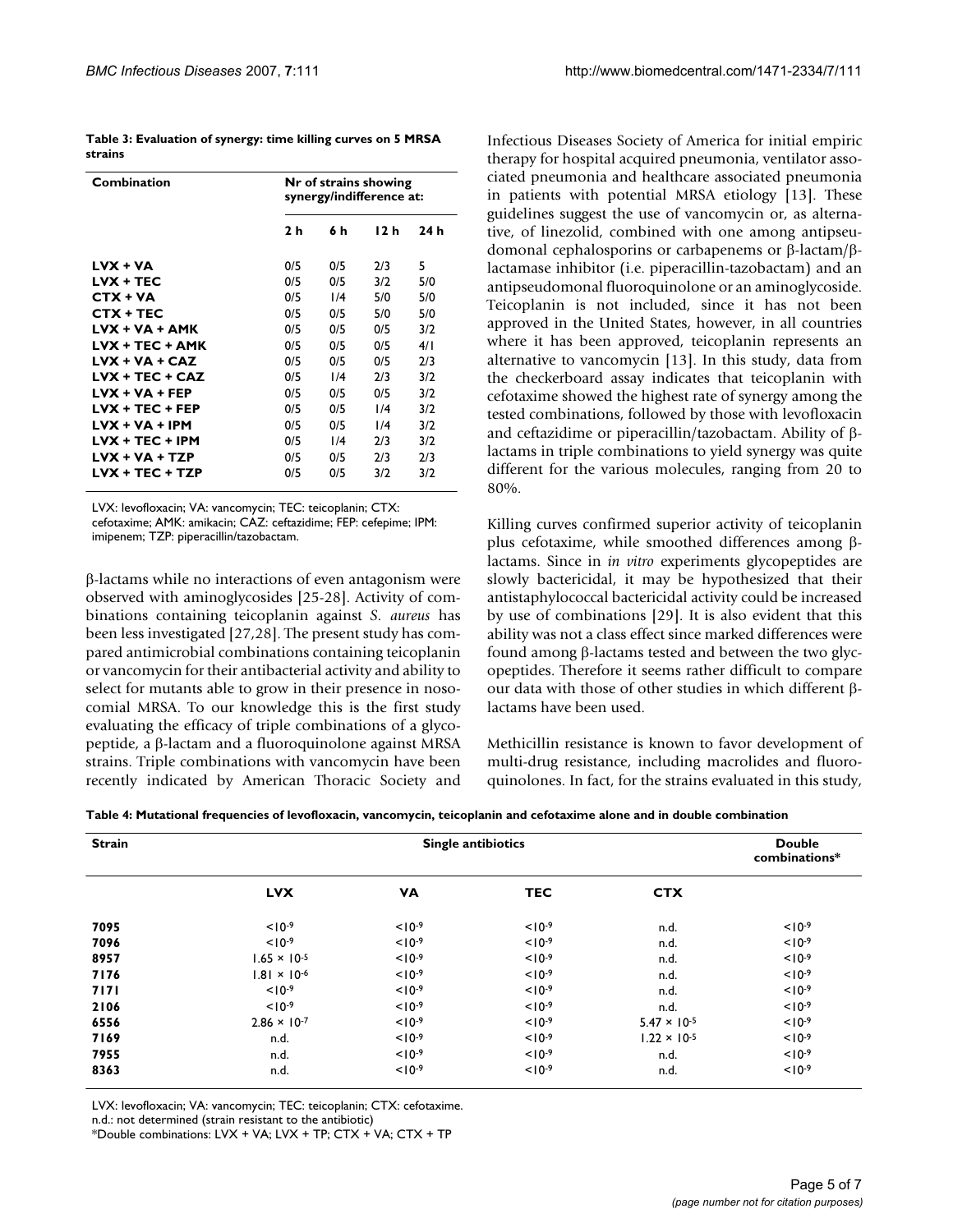| <b>Strain</b> | <b>LVX</b>           | ٧A          | <b>TEC</b>  | <b>AMK</b>            | <b>CAZ</b> | <b>FEP</b> | <b>IPM</b>            | <b>TZP</b>  | Triple<br>combinati<br>ons* |
|---------------|----------------------|-------------|-------------|-----------------------|------------|------------|-----------------------|-------------|-----------------------------|
| 7095          | $< 10^{-9}$          | $< 10^{-9}$ | $< 10^{-9}$ | $4.52 \times 10^{-7}$ | n.d.       | n.d.       | n.d.                  | $< 10^{-9}$ | $< 10^{-9}$                 |
| 7096          | $< 10^{-9}$          | $< 10^{-9}$ | $< 10-9$    | $1.6 \times 10^{-7}$  | n.d.       | n.d.       | $1.03 \times 10^{-6}$ | n.d.        | $< 10^{-9}$                 |
| 8957          | $4.9 \times 10^{-5}$ | $< 10^{-9}$ | $< 10-9$    | $< 10-9$              | n.d.       | n.d.       | n.d.                  | n.d.        | $< 10^{-9}$                 |
| 7176          | $2.4 \times 10^{-6}$ | $< 10^{-9}$ | $< 10^{-9}$ | $3.65 \times 10^{-8}$ | n.d.       | n.d.       | $8.52 \times 10^{-5}$ | n.d.        | $< 10^{-9}$                 |
| 7171          | $10^{-9}$            | $< 10^{-9}$ | $< 10^{-9}$ | $7.57 \times 10^{-7}$ | n.d.       | n.d.       | n.d.                  | n.d.        | $< 10^{-9}$                 |
| 2106          | n.d.                 | $< 10^{-9}$ | $< 10-9$    | $< 10-9$              | n.d.       | n.d.       | $2.3 \times 10^{-5}$  | n.d.        | $< 10^{-9}$                 |
| 7117          | n.d.                 | $< 10^{-9}$ | $< 10^{-9}$ | $7.24 \times 10^{-7}$ | n.d.       | n.d.       | n.d.                  | n.d.        | $< 10^{-9}$                 |
| 7169          | n.d.                 | $< 10^{-9}$ | $< 10-9$    | $< 10-9$              | n.d.       | n.d.       | n.d.                  | n.d.        | $< 10^{-9}$                 |
| 6491          | n.d.                 | $< 10^{-9}$ | $< 10-9$    | $6 \times 10^{-8}$    | n.d.       | n.d.       | n.d.                  | n.d.        | $< 10^{-9}$                 |

**Table 5: Mutational frequencies of levofloxacin, vancomycin, teicoplanin, amikacin, ceftazidime, cefepime, imipenem and piperacillin/ tazobactam alone and in triple combinations**

LVX: levofloxacin; VA: vancomycin; TEC: teicoplanin; AMK: amikacin; CAZ: ceftazidime; FEP: cefepime; IPM: imipenem; TZP: piperacillin/ tazobactam.

n.d.: not determined (strain resistant to the antibiotic)

\*Triple combinations: LVX+VA+AMK; LVX+VA+CAZ; LVX+VA+FEP; LVX+VA+IPM; LVX+VA+TZP; LVX+VA+AMK; LVX+TEC+CAZ;

LVX+TEC+FEP; LVX+TEC+IPM; LVX+TEC+TZP.

determination of frequency of mutation for each antibiotic in single was not always possible, since they were already resistant to the molecules tested and therefore able to grow at antibiotic concentrations equal to the resistant breakpoint. Data obtained indicate that glycopeptides in double or triple combinations were effective in preventing the emergence of mutants able to grow in presence of the antibiotics. No mutants were isolated *in vitro* after incubation with glycopeptides alone, thus correlating the low frequency of development of glycopeptides resistance observed *in vivo*. Different results have been reported for teicoplanin and vancomycin after serial exposure to these antibiotics by other authors, but the differences between the methods employed are likely the cause of this discrepancy [30-33]. However, further studies on development of resistance possibly induced by the tested antibiotics in single and in combinations after serial passages are now in progress.

#### **Conclusion**

In summary, double and triple combinations of glycopeptides with levofloxacin and/or β-lactams were studied as far as synergy and frequency of mutations were concerned in a congruent number of MRSA strains. High rates of synergy were obtained for some combinations including teicoplanin, while combinations with both glycopeptides reduced frequency of mutations to not detectable levels. Although *in vitro* studies need to be confirmed by *in vivo* findings, the data obtained support the use of antimicrobial combinations including glycopeptides and β-lactams in initial empirical therapy of severe pneumonia, potentially sustained by MRSA and non fermenting gram-negative bacteria, limiting the development of mutants able to grow in presence of antibiotics.

#### **Competing interests**

LD received research funding from sanofi aventis.

#### **Authors' contributions**

LD participated in design and coordination of the study, interpretation of the data, and co-drafted the manuscript. EDV participated in study design, co-performed killing curves and frequency of mutation assays, analysis and interpretation of the data and co-drafted the manuscript. LN performed checkerboard assays, time kill curves and frequency of mutation assays and participated in analysis and interpretation of the data. MRG participated in revising the manuscript.

All authors read and approved the final manuscript.

#### **Acknowledgements**

This study has been supported by a grant from sanofi-aventis, Milan, Italy. The study was designed and implemented by the investigators, and the interpretation of the results was the collective responsibility of the authors.

#### **References**

- 1. Petti CA, Fowler VG Jr: *Staphylococcus aureus* **[bacteremia and](http://www.ncbi.nlm.nih.gov/entrez/query.fcgi?cmd=Retrieve&db=PubMed&dopt=Abstract&list_uids=12874895) [endocarditis.](http://www.ncbi.nlm.nih.gov/entrez/query.fcgi?cmd=Retrieve&db=PubMed&dopt=Abstract&list_uids=12874895)** *Cardiol Clin* 2003, **21:**219-233.
- 2. Sista RR, Oda G, Barr J: **Methicillin-resistant** *Staphylococcus aureus* **[infections in ICU patients.](http://www.ncbi.nlm.nih.gov/entrez/query.fcgi?cmd=Retrieve&db=PubMed&dopt=Abstract&list_uids=15325711)** *Anesthesiol Clin North America* 2004, **22:**405-435.
- 3. Palavecino E: **Community-acquired methicillin-resistant** *Staphylococcus aureus* **[infections.](http://www.ncbi.nlm.nih.gov/entrez/query.fcgi?cmd=Retrieve&db=PubMed&dopt=Abstract&list_uids=15177847)** *Clin Lab Med* 2004, **24:**403-418.
- 4. Fluit AC, Wielders CL, Verhoef J, Schmithz FJ: **Epidemiology and susceptibility of 3,051** *Staphylococcus aureus* **[isolates from 25](http://www.ncbi.nlm.nih.gov/entrez/query.fcgi?cmd=Retrieve&db=PubMed&dopt=Abstract&list_uids=11574603) [university hospitals participating in the European SENTRY](http://www.ncbi.nlm.nih.gov/entrez/query.fcgi?cmd=Retrieve&db=PubMed&dopt=Abstract&list_uids=11574603) [study.](http://www.ncbi.nlm.nih.gov/entrez/query.fcgi?cmd=Retrieve&db=PubMed&dopt=Abstract&list_uids=11574603)** *J Clin Microbiol* 2001, **39:**3727-3732.
- 5. Jevons MP: **"Celbenin" resistant staphylococci.** *BMJ* 1961, **1:**124-125.
- 6. Eguia JM, Chambers HF: **Community-acquired methicillin resistant** *Staphylococcus aureus***[: epidemiology and potential](http://www.ncbi.nlm.nih.gov/entrez/query.fcgi?cmd=Retrieve&db=PubMed&dopt=Abstract&list_uids=14642185) [virulence factors.](http://www.ncbi.nlm.nih.gov/entrez/query.fcgi?cmd=Retrieve&db=PubMed&dopt=Abstract&list_uids=14642185)** *Curr Infect Dis Rep* 2003, **5:**459-466.
- 7. Fridkin SK, Hageman JC, Morrison M, Sanza LT, Como-Sabetti K, Jernigan JA, Harriman K, Harrison LH, Lynfield R, Farley MM, Active Bacterial Core Surveillance Program of the Emerging Infections Pro-